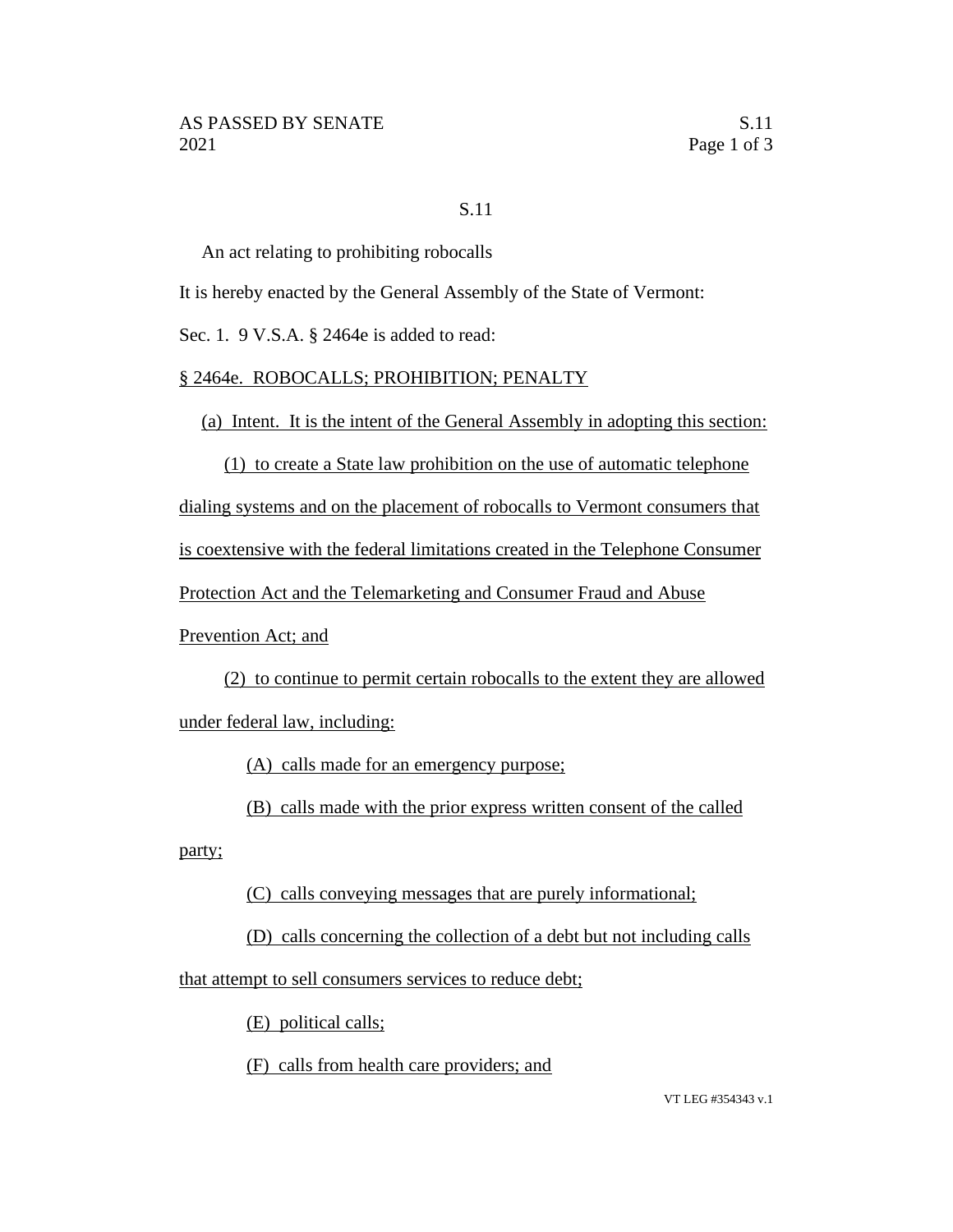(G) messages from charities, provided that if the call originates from a person whom the charity hires to make a call on the charity's behalf, the call may only go to members of the charity or prior donors, and provided further that such callers include an automated option to allow a consumer to stop future calls.

(b) Definitions. As used in this section, "automatic telephone dialing system" means equipment that has the capacity:

(1) to store or produce telephone numbers to be called, using a random or sequential number generator; and

(2) to dial such numbers.

(c) Prohibition. A person shall not initiate a telephone call to a Vermont consumer using an automatic telephone dialing system or an artificial or prerecorded voice in violation of the federal Telephone Consumer Protection Act, 47 U.S.C. § 227, or the federal Telemarketing and Consumer Fraud and Abuse Prevention Act, 15 U.S.C. §§ 6101–6108, and the regulations adopted pursuant to those laws.

(d) Civil violation.

(1) A violation of this section constitutes a violation of section 2453 of this title.

(2) Each prohibited telephone call constitutes a separate violation under this subsection.